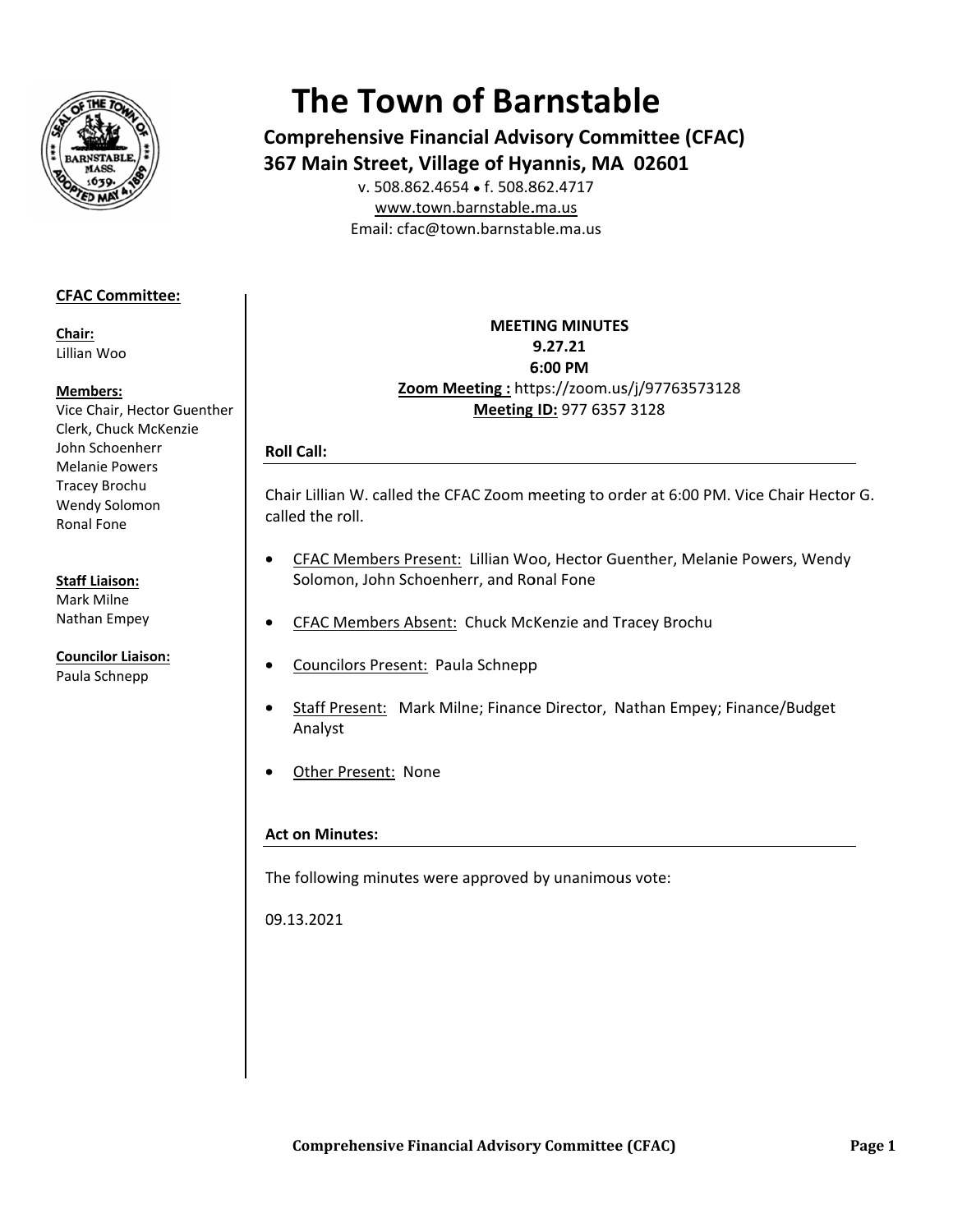#### **Public Comments:**

None

#### **Correspondence:**

Councilor Paula S. noted this fall the council is going to be seeing a lot of zoning amendments as well as a deep dive into financing. Councilor Paula S. noted we'll be having our joint meeting with the school committee on October  $21<sup>st</sup>$ . There will also be a workshop to discuss the sewer financing. Councilor Paula S. noted we have elections on November 2<sup>nd</sup> for school committee, housing authority, and councilor positions.

#### **Old Business:**

None

#### **New Business:**

Director Mark M. noted the budgetary results for FY 2021 are available, and that he will be submitting to the Department of Revenue (DOR) for free cash certification. Director Mark M. noted we budgeted \$163 million in FY 2021; however, we actually took in \$170 million, or \$7.5 million more than what we estimated. Director Mark M. noted when we put the FY 2021 budget together it was at the beginning of the pandemic, which we did not know how it would impact us, so we took a very conservative approach. Director Mark M. noted many of the revenues came in better than expected, maybe due to the federal stimulus programs. The town collected more than \$3.1 million more in property taxes, which \$5.2 million of that was property taxes collected from prior years, these were back taxes owed to the town. Director Mark M. noted based on the fiscal year 2021 levy we collected about 97% of it in the fiscal year. Director Mark M. noted we collected more than a million in excise taxes than what we budgeted as we were conservative with this estimate. Director Mark M. noted we reduced the hotel/motel tax by over half a million to \$1,450,000, which is the one area that really suffered during the pandemic, and yet we were still short \$250,000. Director Mark M. thinks this category will rebound and be back to where it was prior to the pandemic. Charges for services are mostly related to waterside activities, which performed very well. Fines and penalties is interest on late payments, and because we collected all those back taxes we did very well. Building permits were the strongest they have ever been, and with the shelter at home, it spurred a lot of improvements to people's homes. Intergovernmental revenue, with the schools being shut down we reduce the estimated Medicare reimbursements for eligible costs for services provided to students with special needs.

Director Mark M. noted on the expenditure side, we returned over \$3.2 million in unexpended appropriations, which a lot of this had to do with vacancy savings from positions. Director Mark M. noted we had a hard time filling positions during the pandemic. The snow and ice removal deficit of \$341,000 will carry over into our FY 2022 budget. This is one area we are allowed to deficit spend. The other requirements category had a favorable variance of \$1.4 million due to health insurance. Director Mark M. noted we had a favorable budget variance of over \$10 million. Chair Lillian W. noted we received \$298,000 in revenue for special assessments, what was that? Director Mark M. responded it is a \$250 special assessment that gets added to the commercial property owner's tax bill if they don't file the income/expense report with the assessor's office, because we did not receive full compliance, it resulted in generating excess revenues. This special assessment was to ensure better compliance because the assessor needs the income/expense report information to build better values for commercial properties. Chair Lillian W. asked if staff vacancies are a result of the Cape Cod restate prices and will we factor that into the next fiscal year budget in order to be more successful in recruiting professionals? Director Mark M. responded if you mean reviewing pay scales, we've had to bump the scale in several cases to attract qualified people.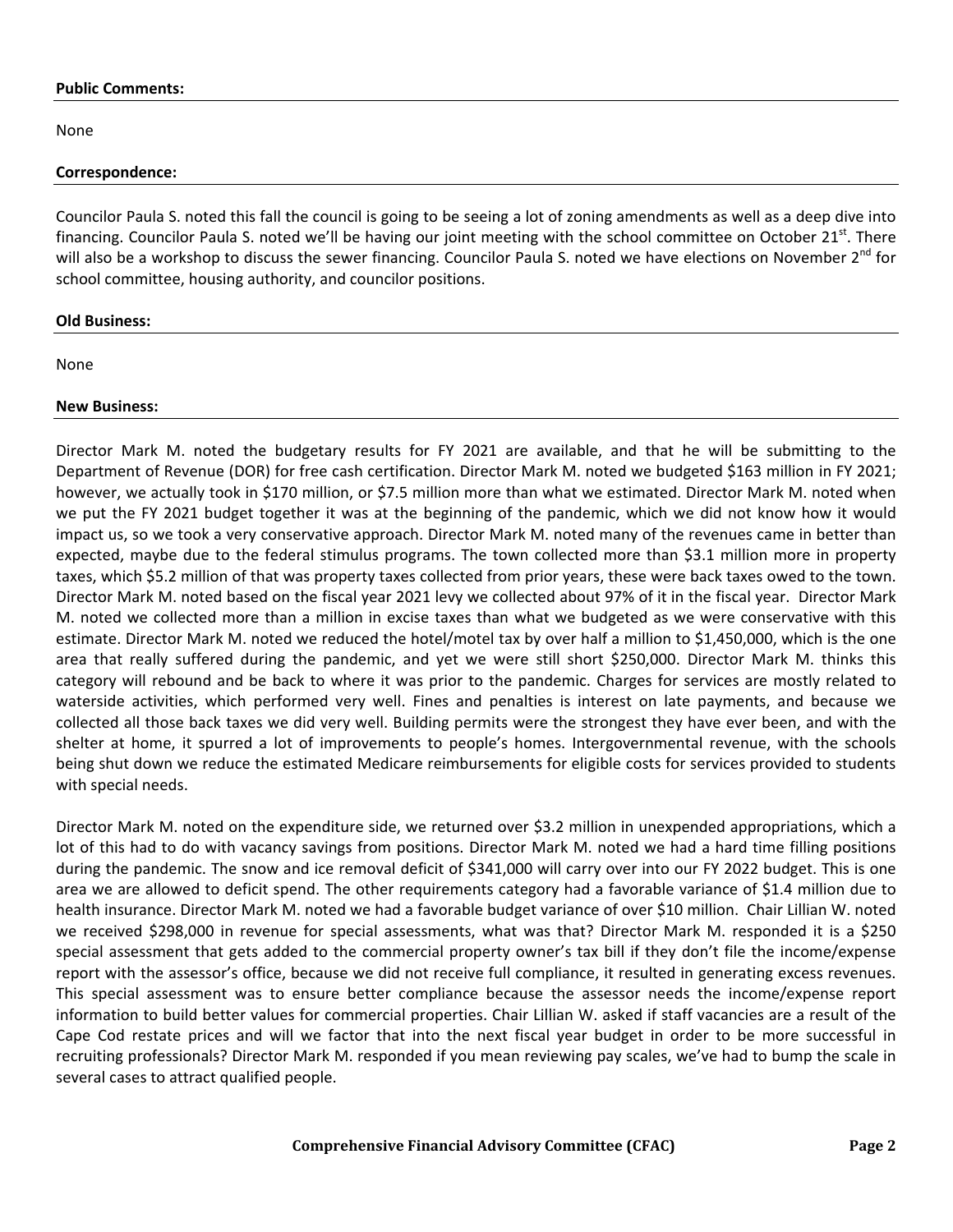Director Mark M. noted we conservatively estimated revenues at the airport. The airport jet fuel sales did better than projected, so their revenues performed much better than we anticipated. Also, the operating budget returned \$3.7 million as a result of the \$18 million CARES Act grant, which they are allowed to charge off almost any expense incurred to the grant. Director Mark M. noted this creates an opportunity for the airport to build up their surplus as well as accelerate their capital improvement plan. Half of the operating budget was covered by the grant. Vice Chair Hector G. asked how do they decide the amounts to draw from the CARES grant? Director Mark M. noted they developed a three tiered system with the airport commission that would allocate the grant to the three different categories: COVID, operating, and capital. Vice Chair Hector G. asked should we expect next year to use some of the grant for operating expenses? Vice Chair Hector G. asked do you expect to cut their operating budget and cover more through the grant? Director Mark M. responded we won't cut their operating budget, but we'll set their budget to match operating revenue to generate surplus. Director Mark M. noted the airport has a target where they want their surplus to be. Ronal F. asked aside from the pandemic, do we traditionally have a favorable balance against budget every year? Director Mark M. yes, more often than not. Director Mark M. noted the state legally requires us to stay within appropriation and have a favorable budget balance. Vice Chair Hector G. responded that the town is quite conservative in their outlook. John S. responded he is surprised by the large positive charges for service variance at the airport, because he would have expected it to be correlated with the room's tax. Director Mark M. responded most of the revenue at the airport is from jet fuel sales and land leases.

Director Mark M. noted we had a revenue short fall in FY 2020, so we estimated revenues lower in FY 2021. In FY 2021, we saw a tremendous uptick in play and it was the strongest year we have seen at the golf courses in terms of revenues. Not only did they generate more revenue, they turned back some of their operating budget. The golf courses generated a \$1.59 million positive budget variance, and this will put the golf courses surplus back to exceeded levels than what they need. Councilor Paula S. asked what is operating transfers net? Director Mark M. responded that is the remaining debt by the Community Preservation fund (CPC). Director Mark M. noted we didn't know what the revenues would look like, so we went to CPC and asked them to support the remaining payments on the golf course acquisition loan. This transfer wasn't in the original budget at the beginning of the fiscal year. Melanie P. asked are there any preliminary plans in place to use the surplus at the golf courses? Director Mark M. not yet, but the Hyannis golf course has a long term plan to update the bunkers, irrigation, tees, and greens. Melanie P. asked is there competition between the two golf courses for use of surplus? Director Mark M. responded no, it is all one enterprise funds, but probably more maintenance at Olde Barnstable.

Solid Waste is another COVID impacted operation as actual revenues exceeded budget, we allowed transfer sticker holders to renew late last year, so it contributed to excess revenues. However, to avoid an unfavorable budget variance we had to go to Town Council for a supplemental appropriation. Chair Lillian W. asked what contributed to the decrease in investment income? Director Mark M. noted we just estimated too high.

Water Pollution Control estimate was on the conservative side and the revenues outperformed the budget estimates. The overall budget resulted in almost a \$900,000 budget variance. There is going to be additional loans issued to fund improvements at the wastewater treatment plant as a result of additional flow. We are also going to have to make upgrades to treating wastewater to get the nitrogen down to lower levels. All of these capital improvements come at a significant cost in debt service. The rates that we have set for this operation anticipate those increases in debt service payments, one of the contributing factors why revenues outperform budget estimates is to try and mitigate double digit rate increases in any one year.

Director Mark M. noted the Water Supply Enterprise Fund will see significant increases in anticipated debt service payments, our rates are set so that we can gradually increase to accommodate those cost and avoid double digit rate increases in a year. Water consumption is an important factor, with more people at home results in more water usage. Director Mark M. noted on the operating side because of the implementation of the carbon filtration plants, we were able to stop buying water from the town of Yarmouth. This has been a contributing factor to operating cost being under budget. Melanie P. asked what is the cost for those carbon filters? Director Mark M. around \$75,000 apiece.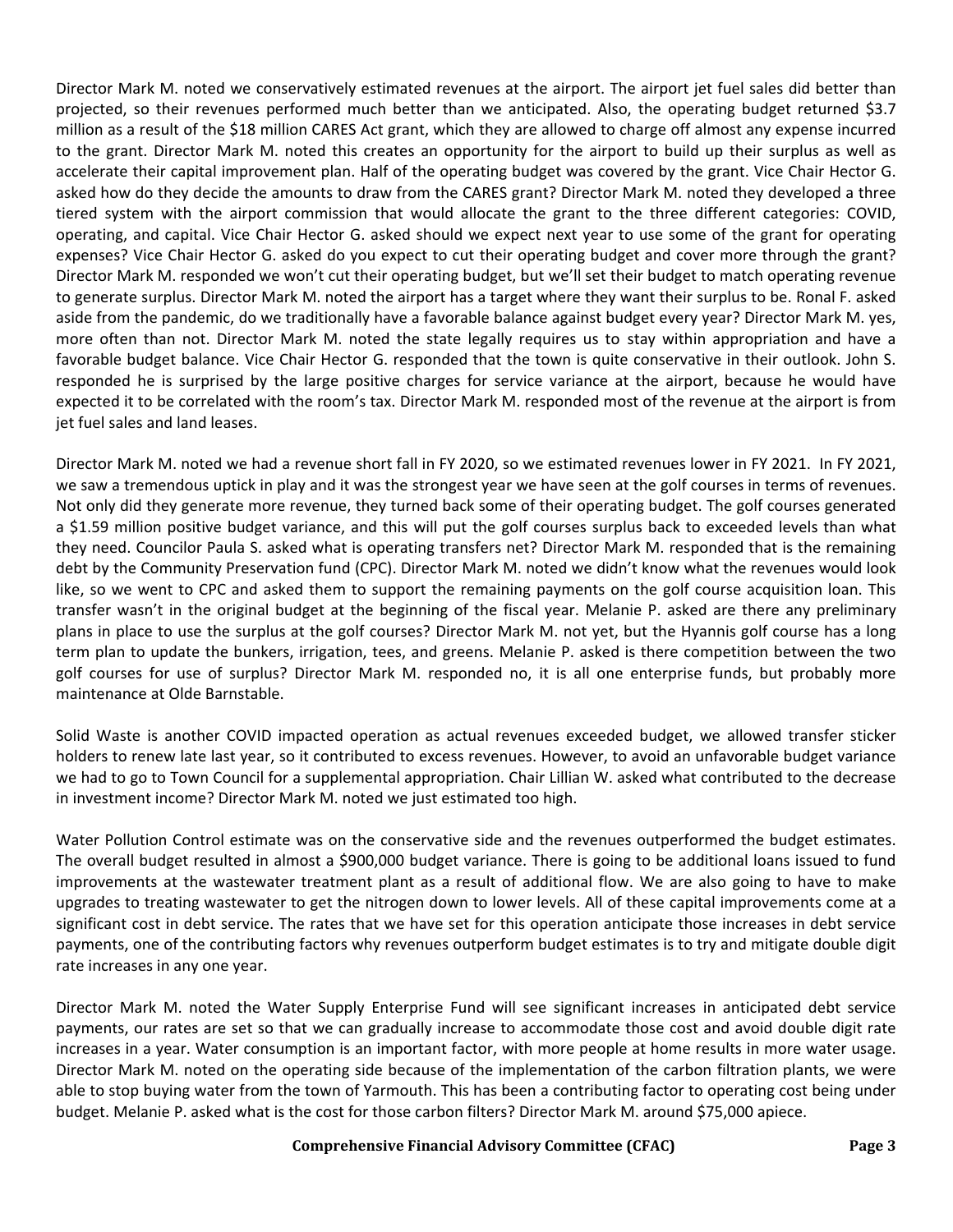Marina Enterprise Fund had very conservative estimates and anticipated using \$155,000 to balance the budget. Director Mark M. noted lease holders came back based on strong activities, far exceeding our expectations. Director Mark M. noted the fund had a variable budget variance of \$316,000.

Director Mark M. noted Sandy Neck Enterprise Fund had a lot of new and renewed sticker sales. Director Mark M. noted for at least a month we had over a mile of shoreline closed due to nesting birds. Because of the shorebirds nest, we saw a drop in sticker sales in the previous year. A lot of none residents were buying Off Road Vehicle stickers. Director Mark M. noted these activities contributed to a variable budget variance.

Director Mark M. noted Hyannis Youth & Community Center did not see the revenues come in. The guidelines issued by the state did not allow us to have people in the building for an extended period of time. As a result of the limited activity, we were able to save on personnel and operating cost. Director Mark M. noted this is a very high utility operating budget. Chair Lillian W. asked is there an anticipated stabilization of revenue at the facility? Director Mark M. responded we do anticipate the possibility of having to come back to Town Council for a supplemental appropriation to increase the budget in FY 2022. We significantly reduced the budget in FY 2022 because we assumed the facility would continue to be closed. Melanie P. asked do we know anything about tournament bookings for the coming year? Director Mark M. responded he does not have any information on that.

Director Mark M. noted the Public Education Governmental Access Channels Enterprise Fund is funded by the Comcast licensing agreement. All the revenue is generated by the licensing agreement. Director Mark M. noted we had a favorable budget variance overall. Director Mark M noted going forward this operation will require upgrading hardware and communications; there is a lot of high technical equipment used. Chair Lillian W. asked how long is the Comcast agreement? Director Mark M. responded it is a ten year agreement.

Director Mark M. noted our initial budget projection for FY 2023 is based on reviewing revenues over the past five years, and we will continue reviewing the FY 2022 figures. Director Mark M. noted in FY 2023 we're starting with the base of \$133.758 million, and we are allowed to increase this by 2.5% under proposition 2 ½. We can then add new property tax growth for new construction growth that was not on the tax levy last year. Director Mark M. noted we also add the two voter authorized exclusions for the Cape Cod Commission environmental tax and Cape Cod Technical High School construction project. Director Mark M. noted after abatements, we are left with an estimated property tax of \$138.944 million. The other tax category that consist of motor vehicle and room taxes, we're estimating we can grow that estimate by \$634,196, which is still below FY 2018, FY 2019, and FY 2020 numbers. Director Mark M. noted we are going to watch this closely to see if we can pick up more growth in FY 2024. Director Mark M. noted we're anticipating a modest increase in state aid due to Chapter 70 aid. Director Mark M. noted we think we can grow charges for services estimate through growing our estimated fee revenue. Director Mark M. noted basically we can grow everything across the board based on prior year activity levels to a comfortable level. Director Mark M. noted overall the estimated revenues result in a growth of \$6.5 million or 3.61% overall. Chair Lillian W. asked what is the total other revenue? Director Mark M. noted it is a lot of one-time type payments, such as subsidies from the Cape Cod Municipal Health Group, but there is also reoccurring items such as investment income.

Director Mark M. noted the next step is to review fixed cost as we have to cover all fixed cost growth before we can determine what is left over for our operating budgets. For school assessments, we're looking at a growth of \$560,000 to \$11.8 million, which are for the Cape Technical High School, charter schools, and school choice assessments. Employee benefits are projecting a modest increase of 2.2% for employee benefits, which includes health insurance and pension assessments. Director Mark M. noted this is an area that typically increases around 5% to 7%. Most of the other fixed cost category is debt service for the capital improvement program. State and county assessments come through the state cherry sheet. The transfer category has over a million dollar increase, which most of the transfer is monies put into our capital trust fund, we're trying to increase that transfer. Director Mark M. noted by taking all the new building growth plus a 2.5% factor increase to the base transfer, it results in a capital transfer increase by over a million dollars.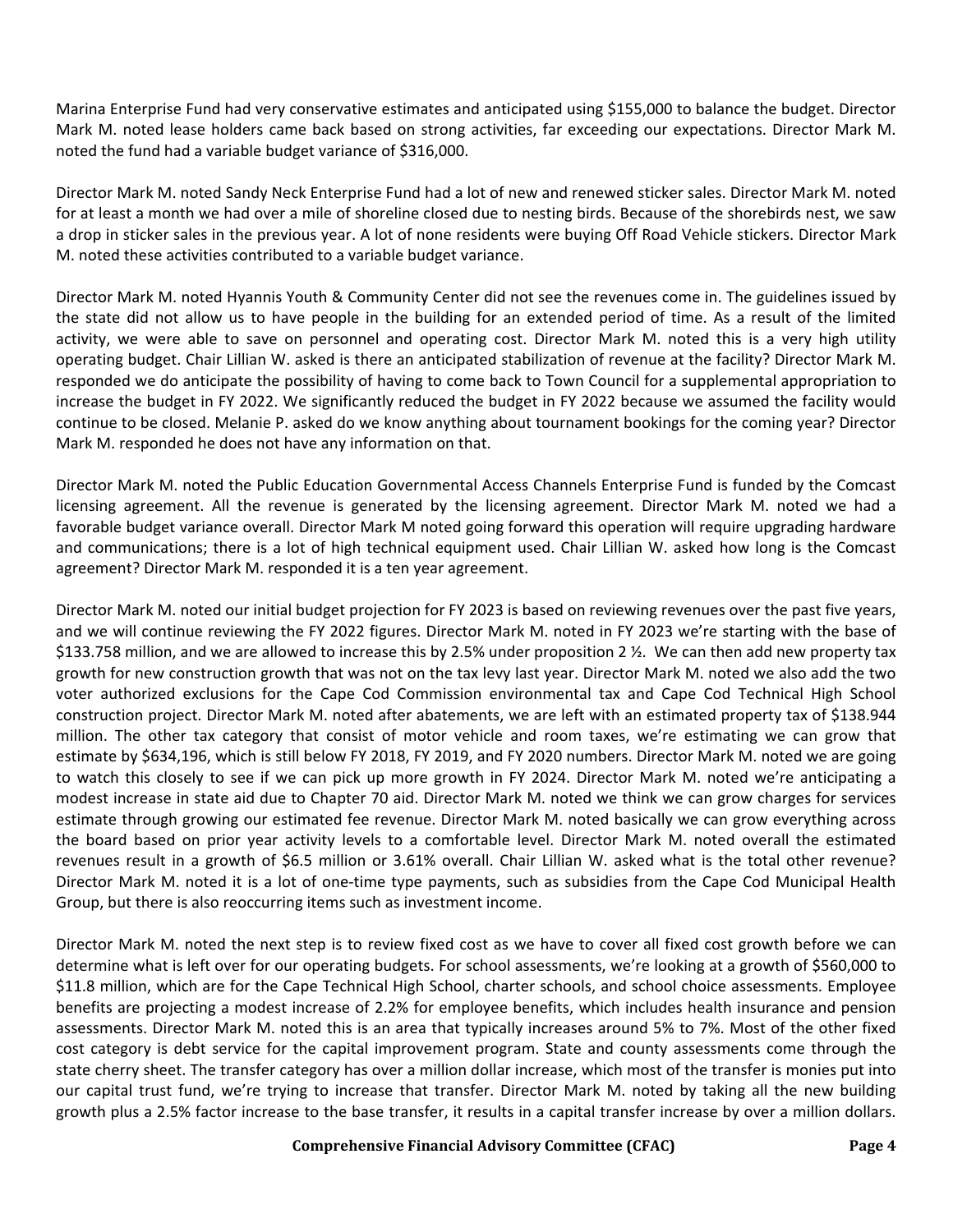Director Mark M. noted we're trying to get more aggressive in funding our capital program. Director Mark M. noted we have an ever growing list of capital projects as well as the Comprehensive Wastewater Management Plan (CWMP). Director Mark M. noted adding up all the fixed cost, we anticipate a \$3 million increase in cost. Director Mark M. noted it consumes almost half of the estimated revenue growth; the remaining balance is distributed based on the 60/40 revenue sharing agreement between schools and municipal. Director Mark M. noted that provides the school operations about \$2.1 million and municipal \$1.4 million. This is pretty consistent in General Fund growth allocation to operating budgets, but we will be fine tuning this when more information comes in. Chair Lillian W. asked is there any discussion with Town Council about changing the percentage allocation between school and municipal? Director Mark M. responded we suspect that there will be some dialogue; if it is going to be changed we really need to define the metric on what the new allocation should be. Director Mark M. noted we could look at what the average cost per student is compared to other communities. We could look at an allocation that keeps us consistent with other communities. Director Mark M. noted we have been in this split agreement for fifteen years.

Director Mark M. noted as a result of the variable budget variance that we had in the General Fund; we are estimating our certified free cash to be \$24.2 million. Director Mark M. noted we used \$2.2 million for the operating budget and \$2.4 million for the capital. Director Mark M. noted we are using the surplus, but we are generating it back to replenish it, which illustrates a structurally balanced budget. Director Mark M. noted we are generating over a million on average than what we are using. Director Mark M. noted certified free cash has gone from \$12.3 million to \$24.5 million, it has almost doubled because we are generating more than what we are using. Director Mark M. noted this allows us to use some of the gap in funding for the capital program as well as use some of it for essential services if we don't have enough revenue. Director Mark M. noted the goal is use it to maintain essential services if there is a funding gap.

Director Mark M. noted the enterprise fund surpluses, we're estimating airport to grow \$2.3 million, golf by \$1.5 million, solid waste by \$181k, sewer by \$831k, water by \$670k, marinas by \$300k, sandy neck by \$224k, peg by \$200k, and HYCC decline by \$61k. Director Mark M. noted we think all these enterprise funds are in a much favorable position.

Chair Lillian W. responded that the town is in a really strong position. Director Mark M. responded this theme is happening throughout many other local communities that were conservative in their budgets. Director Mark M. noted consumer spending remains strong. Director Mark M. noted communities that really had problems are communities that were dependent on consumption type taxes such as our hotel/rooms type taxes. Director Mark M. noted Massachusetts relies more on property tax revenue, and with the mortgage forbearance we didn't see a lot of foreclosures. Director Mark M. noted that with the current housing market, we're seeing people putting down large amounts of cash when purchasing a home, there aren't these 2008 predatory loan practices, we not going to see that happen again. Director Mark M. noted if the pandemic continues and we stay at home, business will suffer. Director Mark M. noted we're spending a lot of money today, which those future generations will have to pay for. Chair Lillian W. asked will you be sending out the budget guidelines to departments for the next budget cycle? Director Mark M responded yes, but nothing significant has changed, we did add the committee's recommendation to include a project evaluation in the capital submission form. Director Mark M. noted we're also asking departments to provide a couple of performance measures. Director Mark M. noted if we want to continue with the budget awards program, performance measures are mandatory.

Chair Lillian W. asked if Town Council will begin discussions in October on the fiscal policy. Director Mark M. noted the joint meeting is held every year based on our town charter. Director Mark M. noted this year we are doing it earlier to have a cohesive budget process. Director Mark M. noted he will be reviewing the financial condition of the town as well as the fiscal policy, and deciding if we want to make changes to the fiscal policy. Chair Lillian W. asked after the October  $21<sup>st</sup>$  meeting, can you give us a brief over view? Director Mark M. responded yes.

Director Mark M. noted we need to elect a member to attend the capital program workshop. Chair Lillian W. noted we'd like to have as many members attend the workshop. Chair Lillian W. noted it would be good for members to get a feel